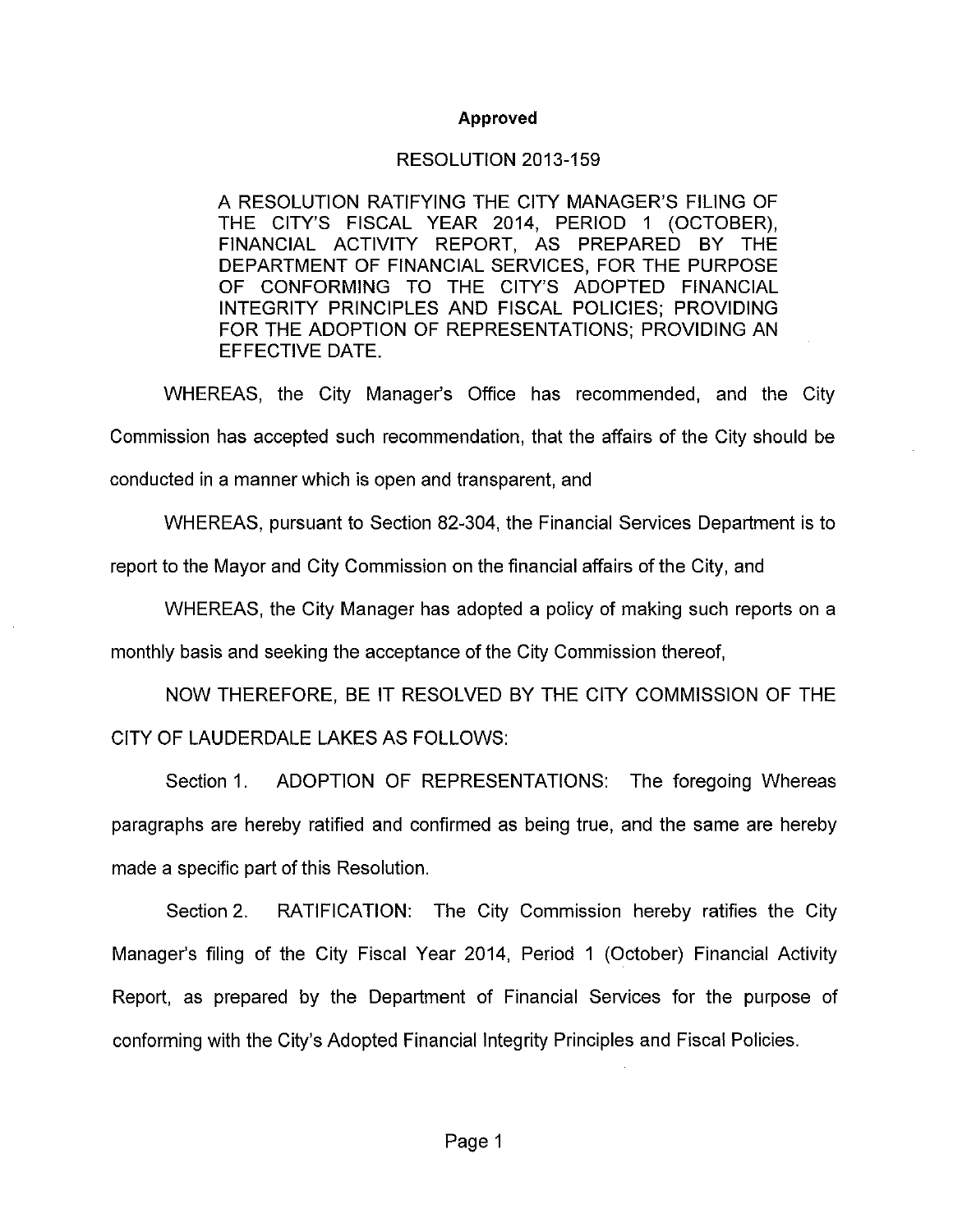EFFECTIVE DATE: This Resolution shall take effect immediately Section 3. upon its final passage.

ADOPTED BY THE CITY COMMISSION OF THE CITY OF LAUDERDALE LAKES AT ITS REGULAR MEETING HELD November 26, 2013.

*<u>AMPROVIDING</u>* Y OF ΩI **CONTRACT AND INTERNATIONAL PROPERTY** erdale RRINGTON A. RUSSELI SR., MAYOR ATTEST:

LOLITA CODRINGTON, CITY'CL

JCB:jla

Sponsored by: MARIE W. ELIANOR, Financial Services Director

## **VOTE:**

| Vice-Mayor Patricia Williams        | (Other)<br>(Against)<br>(For)           |
|-------------------------------------|-----------------------------------------|
| <b>Commissioner Edwina Coleman</b>  | (Other)<br>(Against)<br>$\propto$ (For) |
| <b>Commissioner Eric Haynes</b>     | (Other)<br>(Against)<br>$\vee$ (For)    |
| <b>Commissioner Gloria Lewis</b>    | (Other)<br>(Against)<br>(For)           |
| <b>Commissioner Eileen Rathery</b>  | (Other)<br>(Against)<br>(For)           |
| <b>Commissioner Levoyd Williams</b> | (Other)<br>(Against)<br>(For)           |